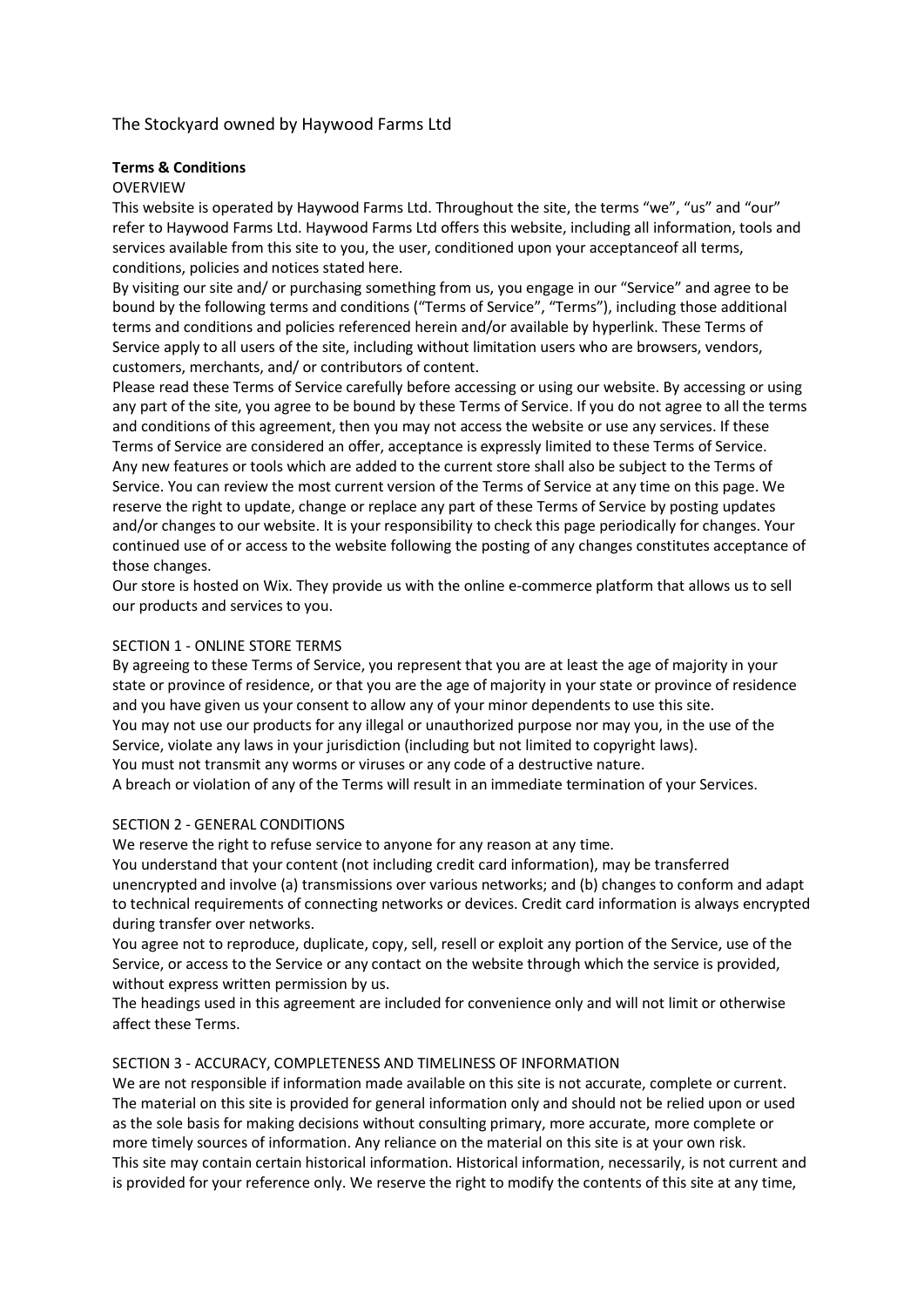but we have no obligation to update any information on our site. You agree that it is your responsibility to monitor changes to our site.

### SECTION 4 - MODIFICATIONS TO THE SERVICE AND PRICES

Prices for our products are subject to change without notice.

We reserve the right at any time to modify or discontinue the Service (or any part or content thereof) without notice at any time.

We shall not be liable to you or to any third-party for any modification, price change, suspension or discontinuance of the Service.

#### SECTION 5 - PRODUCTS OR SERVICES (if applicable)

Certain products or services may be available exclusively online through the website. These products or services may have limited quantities and are subject to return or exchange only according to our Return Policy.

We have made every effort to display as accurately as possible the colours and images of our products that appear at the store. We cannot guarantee that your computer monitor's display of any colour will be accurate.

We reserve the right, but are not obligated, to limit the sales of our products or Services to any person, geographic region or jurisdiction. We may exercise this right on a case-by-case basis. We reserve the right to limit the quantities of any products or services that we offer. All descriptions of products or product pricing are subject to change at anytime without notice, at the sole discretion of us. We reserve the right to discontinue any product at any time. Any offer for any product or service made on this site is void where prohibited.

We do not warrant that the quality of any products, services, information, or other material purchased or obtained by you will meet your expectations, or that any errors in the Service will be corrected.

### SECTION 6 - ACCURACY OF BILLING AND ACCOUNT INFORMATION

We reserve the right to refuse any order you place with us. We may, in our sole discretion, limit or cancel quantities purchased per person, per household or per order. These restrictions may include orders placed by or under the same customer account, the same credit card, and/or orders that use the same billing and/or shipping address. In the event that we make a change to or cancel an order, we may attempt to notify you by contacting the e-mail and/or billing address/phone number provided at the time the order was made. We reserve the right to limit or prohibit orders that, in our sole judgment, appear to be placed by dealers, resellers or distributors.

You agree to provide current, complete and accurate purchase and account information for all purchases made at our store. You agree to promptly update your account and other information, including your email address and credit card numbers and expiration dates, so that we can complete your transactions and contact you as needed.

For more detail, please review our Returns Policy.

#### SECTION 7 - OPTIONAL TOOLS

We may provide you with access to third-party tools over which we neither monitor nor have any control nor input.

You acknowledge and agree that we provide access to such tools "as is" and "as available" without any warranties, representations or conditions of any kind and without any endorsement. We shall have no liability whatsoever arising from or relating to your use of optional third-party tools.

Any use by you of optional tools offered through the site is entirely at your own risk and discretion and you should ensure that you are familiar with and approve of the terms on which tools are provided by the relevant third-party provider(s).

We may also, in the future, offer new services and/or features through the website (including, the release of new tools and resources). Such new features and/or services shall also be subject to these Terms of Service.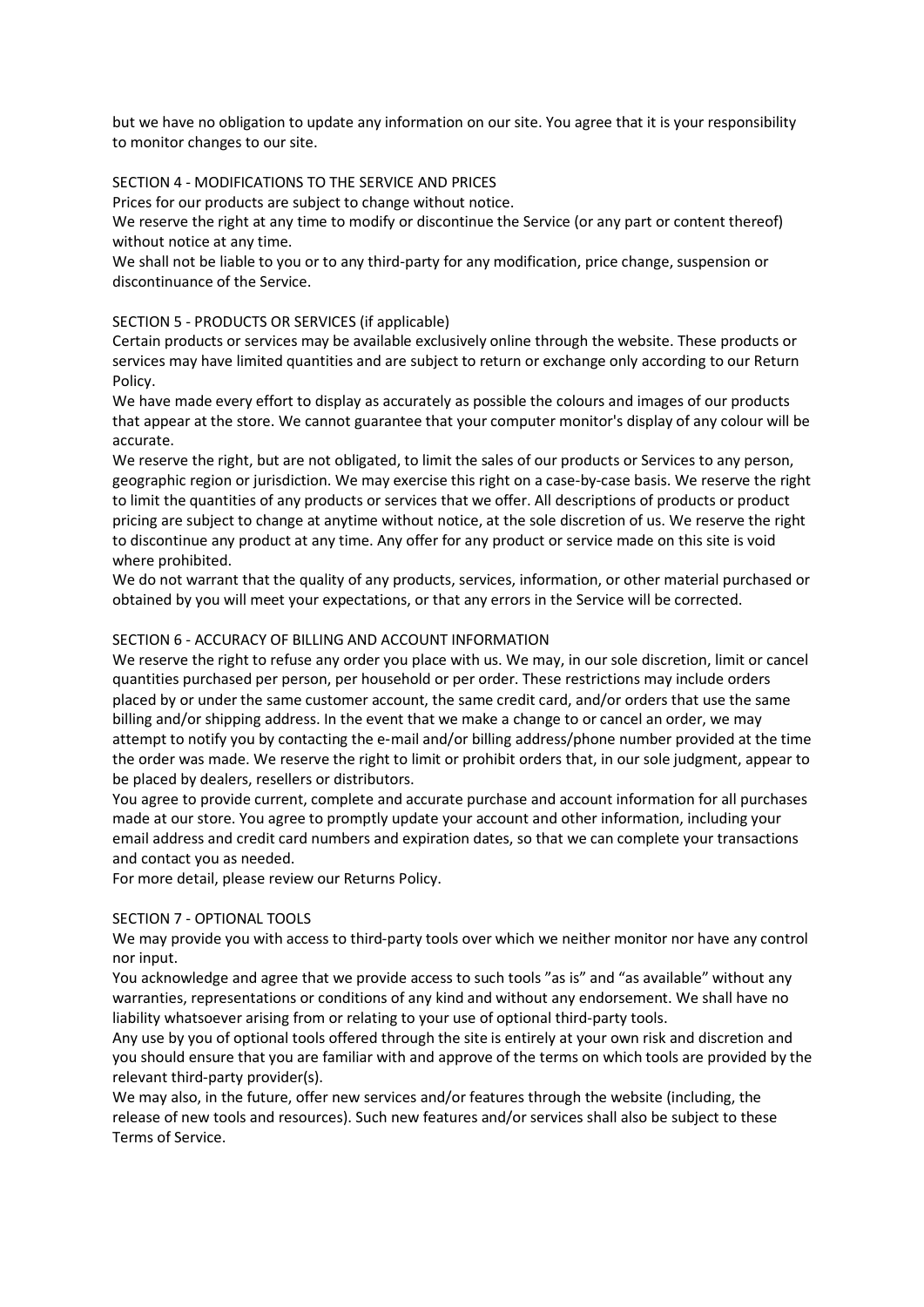#### SECTION 8 - THIRD-PARTY LINKS

Certain content, products and services available via our Service may include materials from third-parties. Third-party links on this site may direct you to third-party websites that are not affiliated with us. We are not responsible for examining or evaluating the content or accuracy and we do not warrant and will not have any liability or responsibility for any third-party materials or websites, or for any other materials, products, or services of third-parties.

We are not liable for any harm or damages related to the purchase or use of goods, services, resources, content, or any other transactions made in connection with any third-party websites. Please review carefully the third-party's policies and practices and make sure you understand them before you engage in any transaction. Complaints, claims, concerns, or questions regarding third-party products should be directed to the third-party.

#### SECTION 9 - USER COMMENTS, FEEDBACK AND OTHER SUBMISSIONS

If, at our request, you send certain specific submissions (for example contest entries) or without a request from us you send creative ideas, suggestions, proposals, plans, or other materials, whether online, by email, by postal mail, or otherwise (collectively, 'comments'), you agree that we may, at any time, without restriction, edit, copy, publish, distribute, translate and otherwise use in any medium any comments that you forward to us. We are and shall be under no obligation (1) to maintain any comments in confidence; (2) to pay compensation for any comments; or (3) to respond to any comments. We may, but have no obligation to, monitor, edit or remove content that we determine in our sole discretion are unlawful, offensive, threatening, libelous, defamatory, pornographic, obscene or otherwise objectionable or violates any party's intellectual property or these Terms of Service. You agree that your comments will not violate any right of any third-party, including copyright, trademark, privacy, personality or other personal or proprietary right. You further agree that your comments will not contain libelous or otherwise unlawful, abusive or obscene material, or contain any computer virus or other malware that could in any way affect the operation of the Service or any related website. You may not use a false e-mail address, pretend to be someone other than yourself, or otherwise mislead us or third-parties as to the origin of any comments. You are solely responsible for any comments you make and their accuracy. We take no responsibility and assume no liability for any comments posted by you or any third-party.

#### SECTION 10 - PERSONAL INFORMATION

Your submission of personal information through the store is governed by our Privacy Policy. To view our Privacy Policy.

#### SECTION 11 - ERRORS, INACCURACIES AND OMISSIONS

Occasionally there may be information on our site or in the Service that contains typographical errors, inaccuracies or omissions that may relate to product descriptions, pricing, promotions, offers, product shipping charges, transit times and availability. We reserve the right to correct any errors, inaccuracies or omissions, and to change or update information or cancel orders if any information in the Service or on any related website is inaccurate at any time without prior notice (including after you have submitted your order).

We undertake no obligation to update, amend or clarify information in the Service or on any related website, including without limitation, pricing information, except as required by law. No specified update or refresh date applied in the Service or on any related website, should be taken to indicate that all information in the Service or on any related website has been modified or updated.

#### SECTION 12 - PROHIBITED USES

In addition to other prohibitions as set forth in the Terms of Service, you are prohibited from using the site or its content: (a) for any unlawful purpose; (b) to solicit others to perform or participate in any unlawful acts; (c) to violate any international, federal, provincial or state regulations, rules, laws, or local ordinances; (d) to infringe upon or violate our intellectual property rights or the intellectual property rights of others; (e) to harass, abuse, insult, harm, defame, slander, disparage, intimidate, or discriminate based on gender, sexual orientation, religion, ethnicity, race, age, national origin, or disability; (f) to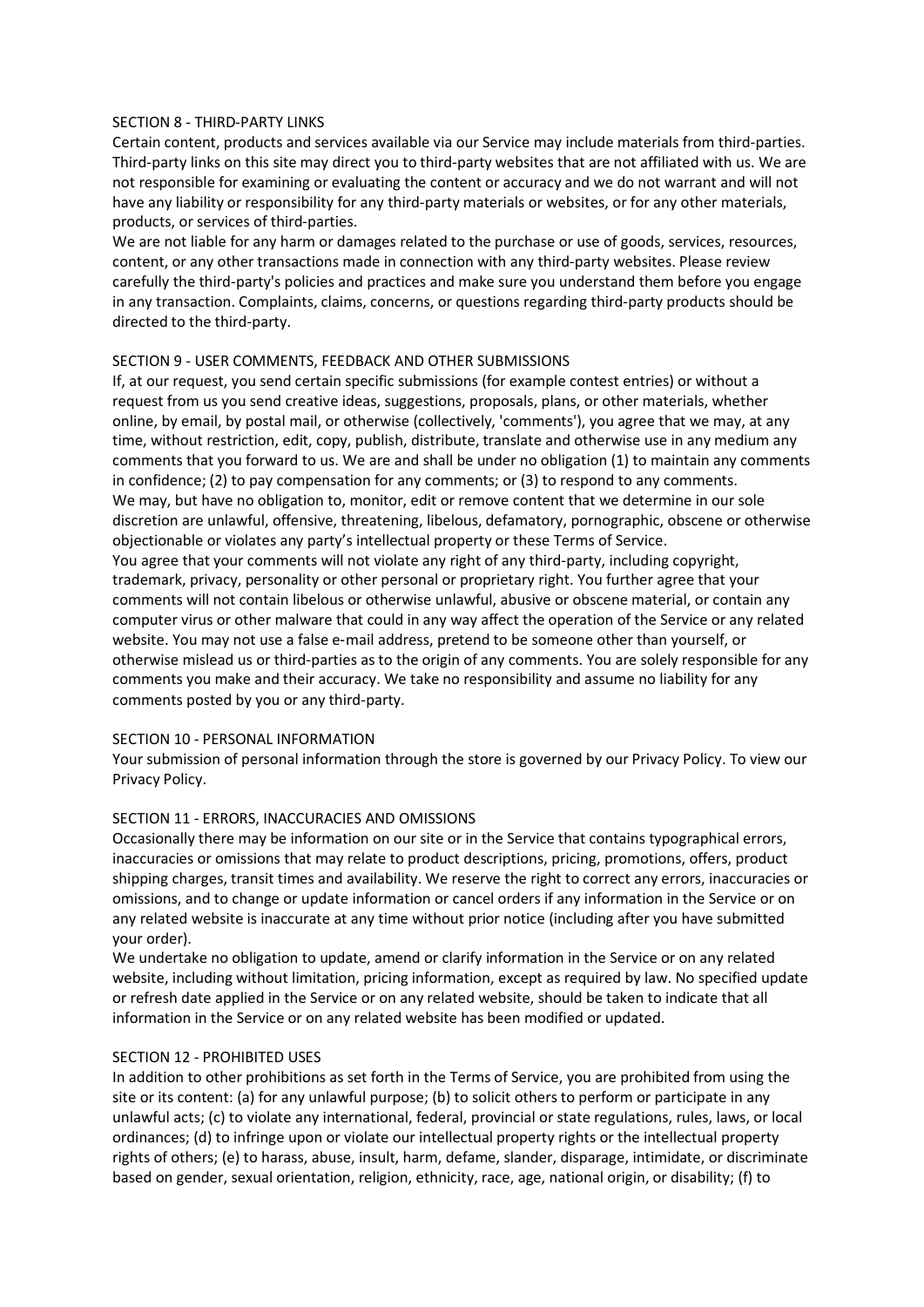submit false or misleading information; (g) to upload or transmit viruses or any other type of malicious code that will or may be used in any way that will affect the functionality or operation of the Service or of any related website, other websites, or the Internet; (h) to collect or track the personal information of others; (i) to spam, phish, pharm, pretext, spider, crawl, or scrape; (j) for any obscene or immoral purpose; or (k) to interfere with or circumvent the security features of the Service or any related website, other websites, or the Internet. We reserve the right to terminate your use of the Service or any related website for violating any of the prohibited uses.

#### SECTION 13 - DISCLAIMER OF WARRANTIES; LIMITATION OF LIABILITY

We do not guarantee, represent or warrant that your use of our service will be uninterrupted, timely, secure or error-free.

We do not warrant that the results that may be obtained from the use of the service will be accurate or reliable.

You agree that from time to time we may remove the service for indefinite periods of time or cancel the service at any time, without notice to you.

You expressly agree that your use of, or inability to use, the service is at your sole risk. The service and all products and services delivered to you through the service are (except as expressly stated by us) provided 'as is' and 'as available' for your use, without any representation, warranties or conditions of any kind, either express or implied, including all implied warranties or conditions of merchantability, merchantable quality, fitness for a particular purpose, durability, title, and non-infringement. In no case shall Haywood Farms Ltd, our directors, officers, employees, affiliates, agents, contractors, interns, suppliers, service providers or licensors be liable for any injury, loss, claim, or any direct, indirect, incidental, punitive, special, or consequential damages of any kind, including, without limitation lost profits, lost revenue, lost savings, loss of data, replacement costs, or any similar damages, whether based in contract, tort (including negligence), strict liability or otherwise, arising from your use of any of the service or any products procured using the service, or for any other claim related in any way to your use of the service or any product, including, but not limited to, any errors or omissions in any content, or any loss or damage of any kind incurred as a result of the use of the service or any content (or product) posted, transmitted, or otherwise made available via the service, even if advised of their possibility. Because some states or jurisdictions do not allow the exclusion or the limitation of liability for consequential or incidental damages, in such states or jurisdictions, our liability shall be limited to the maximum extent permitted by law.

#### SECTION 14 - INDEMNIFICATION

You agree to indemnify, defend and hold harmless Haywood Farms Ltd and our parent, subsidiaries, affiliates, partners, officers, directors, agents, contractors, licensors, service providers, subcontractors, suppliers, interns and employees, harmless from any claim or demand, including reasonable attorneys' fees, made by any third-party due to or arising out of your breach of these Terms of Service or the documents they incorporate by reference, or your violation of any law or the rights of a third-party.

#### SECTION 15 - SEVERABILITY

In the event that any provision of these Terms of Service is determined to be unlawful, void or unenforceable, such provision shall nonetheless be enforceable to the fullest extent permitted by applicable law, and the unenforceable portion shall be deemed to be severed from these Terms of Service, such determination shall not affect the validity and enforceability of any other remaining provisions.

# SECTION 16 - TERMINATION

The obligations and liabilities of the parties incurred prior to the termination date shall survive the termination of this agreement for all purposes.

These Terms of Service are effective unless and until terminated by either you or us. You may terminate these Terms of Service at any time by notifying us that you no longer wish to use our Services, or when you cease using our site. If in our sole judgment you fail, or we suspect that you have failed, to comply with any term or provision of these Terms of Service, we also may terminate this agreement at any time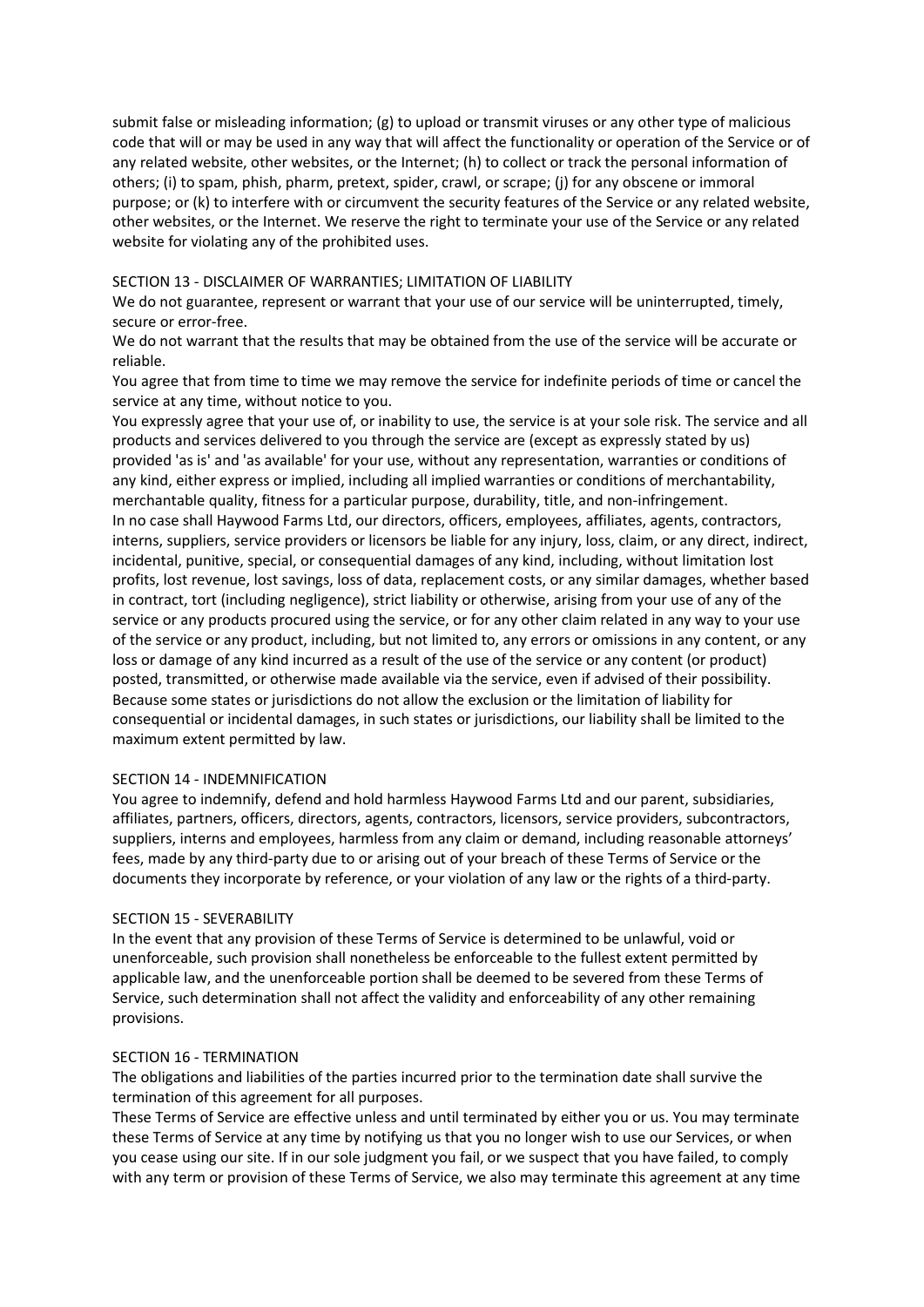without notice and you will remain liable for all amounts due up to and including the date of termination; and/or accordingly may deny you access to our Services (or any part thereof).

#### SECTION 17 - ENTIRE AGREEMENT

The failure of us to exercise or enforce any right or provision of these Terms of Service shall not constitute a waiver of such right or provision.

These Terms of Service and any policies or operating rules posted by us on this site or in respect to The Service constitutes the entire agreement and understanding between you and us and govern your use of the Service, superseding any prior or contemporaneous agreements, communications and proposals, whether oral or written, between you and us (including, but not limited to, any prior versions of the Terms of Service).

Any ambiguities in the interpretation of these Terms of Service shall not be construed against the drafting party.

#### SECTION 18 - GOVERNING LAW

These Terms of Service and any separate agreements whereby we provide you Services shall be governed by and construed in accordance with the laws of United Kingdom.

### SECTION 19 - CHANGES TO TERMS OF SERVICE

You can review the most current version of the Terms of Service at any time at this page. We reserve the right, at our sole discretion, to update, change or replace any part of these Terms of Service by posting updates and changes to our website. It is your responsibility to check our website periodically for changes. Your continued use of or access to our website or the Service following the posting of any changes to these Terms of Service constitutes acceptance of those changes.

# SECTION 20 - CONTACT INFORMATION

Questions about the Terms of Service should be sent to us at the-stockyard@outlook.com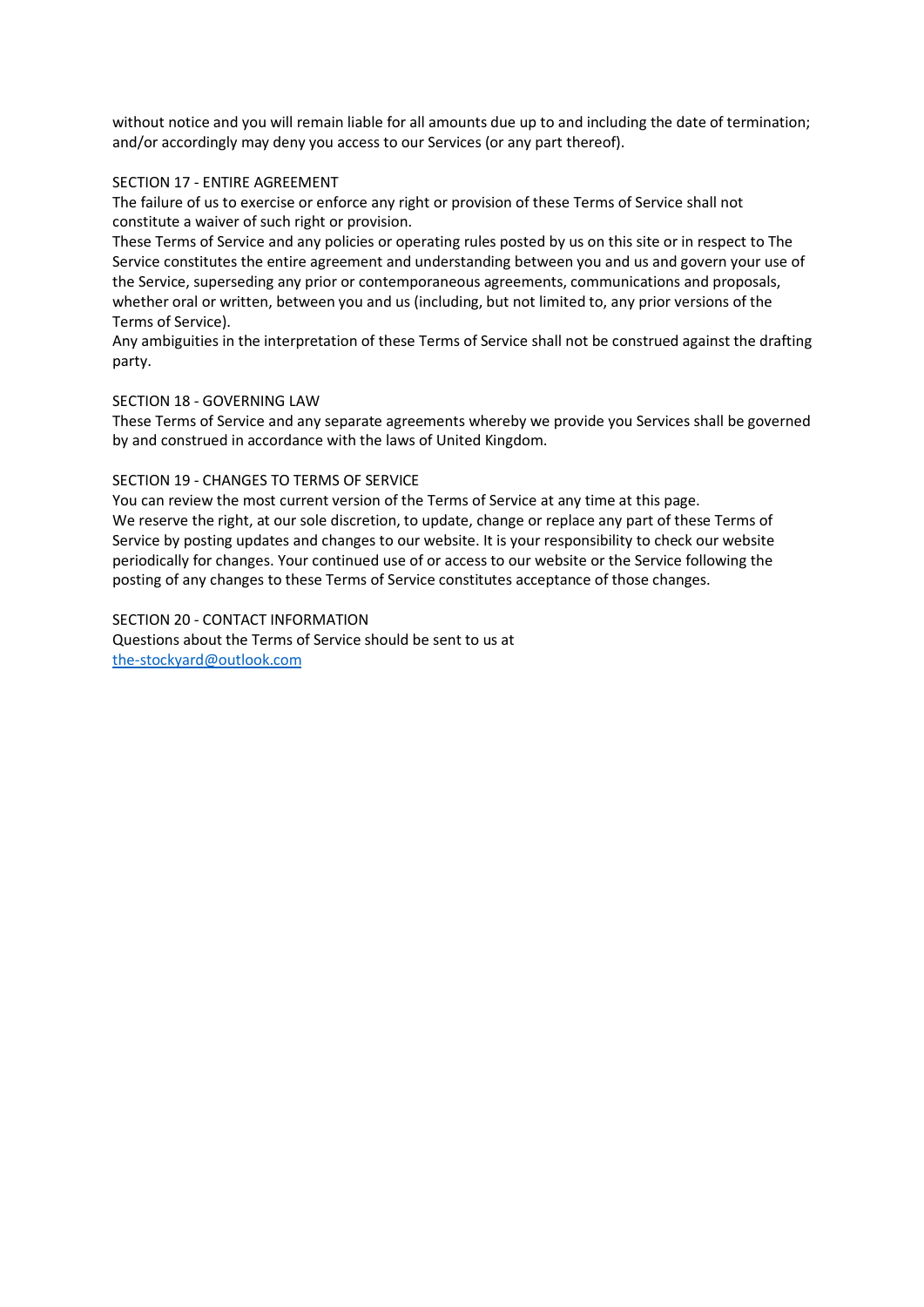# **Privacy Policy**

This Privacy Policy describes how your personal information is collected, used, and shared when you visit or make a purchase from the-stockyard.com (the "Site").

Personal information we collect

When you visit the Site, we automatically collect certain information about your device, including information about your web browser, IP address, time zone, and some of the cookies that are installed on your device. Additionally, as you browse the Site, we collect information about the individual web pages or products that you view, what websites or search terms referred you to the Site, and information about how you interact with the Site. We refer to this automatically-collected information as "Device Information".

We collect Device Information using the following technologies:

- "Cookies" are data files that are placed on your device or computer and often include an anonymous unique identifier. For more information about cookies, and how to disable cookies, visit http://www.allaboutcookies.org.

- "Log files" track actions occurring on the Site, and collect data including your IP address, browser type, Internet service provider, referring/exit pages, and date/time stamps.

- "Web beacons", "tags", and "pixels" are electronic files used to record information about how you browse the Site.

Additionally when you make a purchase or attempt to make a purchase through the Site, we collect certain information from you, including your name, billing address, shipping address, payment information (including credit card numbers PayPal details), email address, and phone number. We refer to this information as "Order Information".

When making a purchase and entering you email address at the checkout process you will automatically be signed up to our mailing list. You can unsubscribe from this list at any time. When we talk about "Personal Information" in this Privacy Policy, we are talking both about Device Information and Order Information.

How do we use your personal information?

We use the Order Information that we collect generally to fulfill any orders placed through the Site (including processing your payment information, arranging for shipping, and providing you with invoices and/or order confirmations). Additionally, we use this Order Information to:

- Communicate with you;

- Screen our orders for potential risk or fraud; and

- When in line with the preferences you have shared with us, provide you with information or advertising relating to our products or services.

-

-

We use the Device Information that we collect to help us screen for potential risk and fraud (in particular, your IP address), and more generally to improve and optimise our Site (for example, by generating analytics about how our customers browse and interact with the Site, and to assess the success of our marketing and advertising campaigns).

Sharing you personal Information

We share your Personal Information with third parties to help us use your Personal Information, as described above. For example, we use Wix to power our online store--you can read more about how Wix uses your Personal Information here: https://www.wix.com/legal/privacy. We also use Google Analytics to help us understand how our customers use the Site -- you can read more about how Google uses your Personal Information here: https://www.google.com/intl/en/policies/privacy/. You can also opt-out of Google Analytics here: https://tools.google.com/dlpage/gaoptout.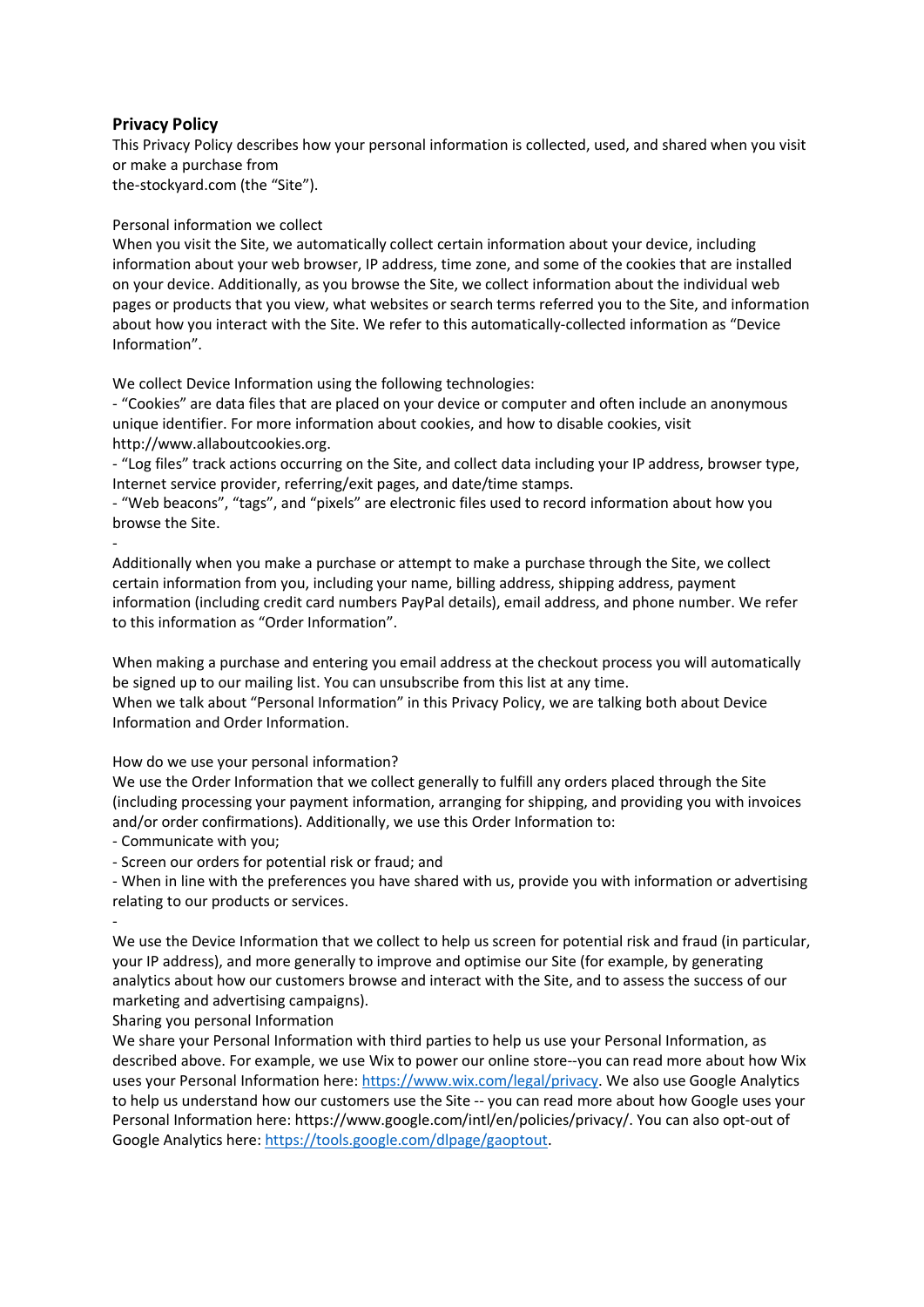Finally, we may also share your Personal Information to comply with applicable laws and regulations, to respond to a subpoena, search warrant or other lawful request for information we receive, or to otherwise protect our rights.

Behavioural advertising

As described above, we use your Personal Information to provide you with targeted advertisements or marketing communications we believe may be of interest to you. For more information about how targeted advertising works, you can visit the Network Advertising Initiative's ("NAI") educational page at http://www.networkadvertising.org/understanding-online-advertising/how-does-it-work.

You can opt out of targeted advertising by using the links below:

- Facebook: https://www.facebook.com/settings/?tab=ads

- Google: https://www.google.com/settings/ads/anonymous

- Bing: https://advertise.bingads.microsoft.com/en-us/resources/policies/personalized-ads

-

Additionally, you can opt out of some of these services by visiting the Digital Advertising Alliance's optout portal at: http://optout.aboutads.info/.

Do not track

Please note that we do not alter our Site's data collection and use practices when we see a Do Not Track signal from your browser.

Your rights

If you are a European resident, you have the right to access personal information we hold about you and to ask that your personal information be corrected, updated, or deleted. If you would like to exercise this right, please contact us through the contact information below.

Additionally, if you are a European resident we note that we are processing your information in order to fulfill contracts we might have with you (for example if you make an order through the Site), or otherwise to pursue our legitimate business interests listed above. Additionally, please note that your information will be transferred outside of Europe, including to Canada and the United States. Data retention

When you place an order through the Site, we will maintain your Order Information for our records unless and until you ask us to delete this information.

Changes

We may update this privacy policy from time to time in order to reflect, for example, changes to our practices or for other operational, legal or regulatory reasons.

Minors

The Site is not intended for individuals under the age of 16.

Contact us

For more information about our privacy practices, if you have questions, or if you would like to make a complaint, please contact us by e-mail at

the-stockyard@outlook.com or by mail using the details provided below:

Haywood Farms Ltd

New Farm, Cow Lane, Rampton, Cambridge, CB24 8QQ, United Kingdom

# **Shipping Policy**

All orders are shipped once payment has been cleared.

Shipping is as standard 3-5 days.

All orders are shipped with Royal Mail within the UK only.

Unless there is a special offer shipping costs £3.50 on all clothing and hats.

There is no shipping charge for accessories.